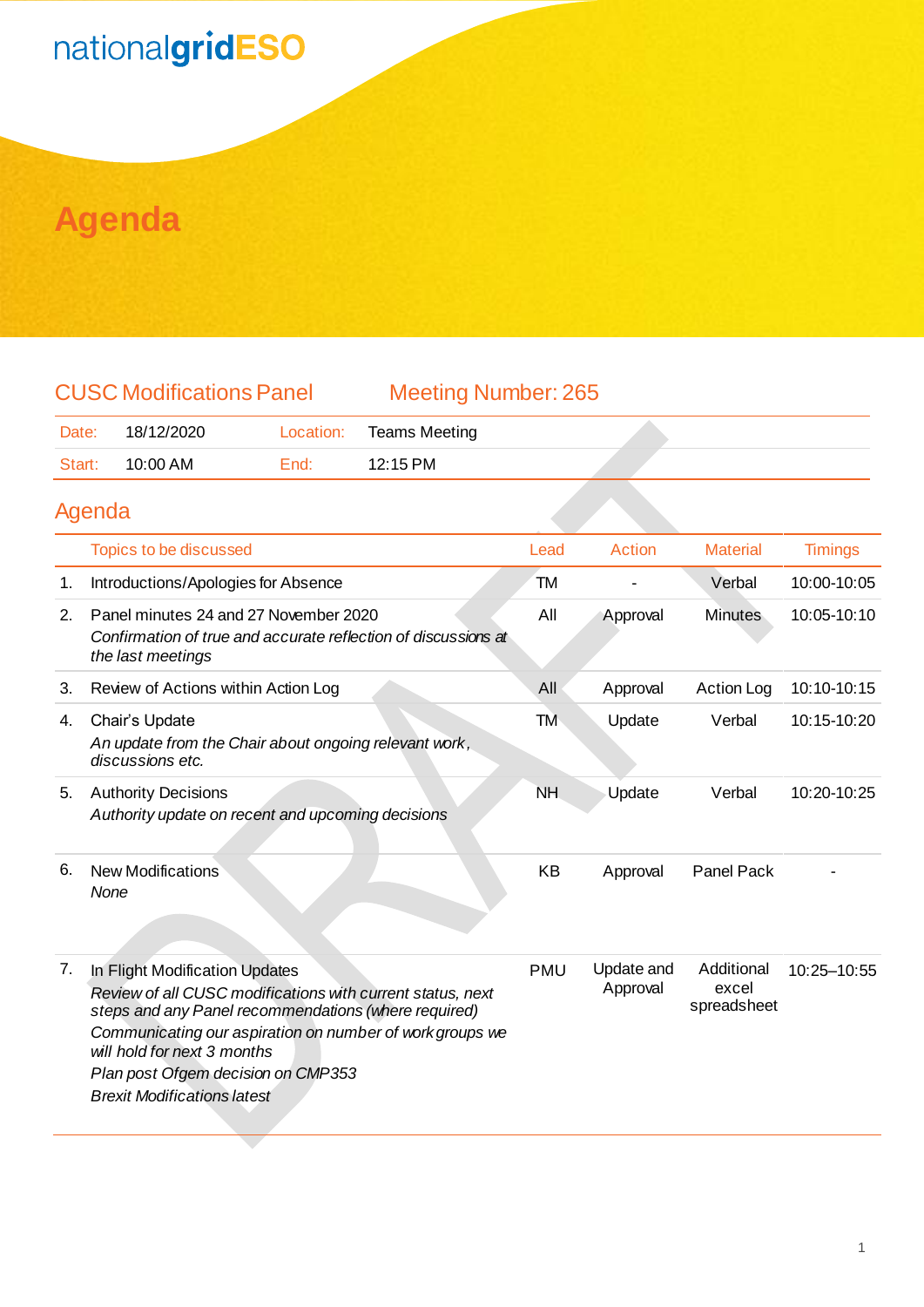## nationalgridESO

| 8. | Discussions on Prioritisation<br>Monthly review of the prioritisation stack with input for any<br>movements requested by Panel, new modifications inserted<br>and approval.                                                                                                                                                                                                       |                 | Update and<br>Approval | Additional<br>excel<br>spreadsheet | 10:55-11:05 |
|----|-----------------------------------------------------------------------------------------------------------------------------------------------------------------------------------------------------------------------------------------------------------------------------------------------------------------------------------------------------------------------------------|-----------------|------------------------|------------------------------------|-------------|
| 9. | <b>Break</b>                                                                                                                                                                                                                                                                                                                                                                      |                 |                        |                                    | 11:05-11:20 |
|    | 10. Workgroup Reports<br>None                                                                                                                                                                                                                                                                                                                                                     | JH              | Approval               | <b>Panel Pack</b>                  |             |
|    | 11. Draft Final Modification Reports<br>CMP300 - Cost reflective Response Energy<br>Payment for Generators with low or negative<br>marginal costs                                                                                                                                                                                                                                 | <b>PMU</b>      | Approval               | Panel Pack                         | 11:20-11:40 |
|    | 12. Standing Groups<br>Governance Standing group<br><b>Transmission Charging Methodology Forum</b><br>Updates on all standing groups relevant to CUSC panel e.g.<br>potential for future governance changes or modifications                                                                                                                                                      | GG<br><b>JW</b> | Update                 | Verbal                             | 11:40-11:45 |
|    | 13. European Updates<br>European Code Development<br>$\bullet$<br>Joint European Stakeholder Group<br>$\bullet$<br>Updates on all European developments relevant to CUSC<br>panel e.g. potential for future governance changes or<br>modifications                                                                                                                                | <b>NH</b><br>GG | Update                 | Verbal                             | 11:45-11:50 |
|    | 14. Update on other Industry Codes<br>Updates on all other areas e.g. Workgroups, general<br>updates relevant to CUSC e.g. cross code impacts<br>Note that Modification Tracker which shows current view of<br>CUSC, Grid Code, STC and SQSS Modifications is located<br>at<br>https://www.nationalgrideso.com/industry-<br>information/codes/connection-and-use-system-code-cusc | <b>ALL</b>      | Update                 | Verbal                             | 11:50-11:55 |
|    | 15. Relevant Interruptions Claim Report<br>Due quarterly - January, April, July, October                                                                                                                                                                                                                                                                                          | <b>PMU</b>      | Update                 | Verbal                             |             |
|    | 16. Governance<br><b>None</b>                                                                                                                                                                                                                                                                                                                                                     | <b>PMU</b>      | Update                 | Verbal                             |             |
|    | 17. Horizon Scan (February, May, August, November)                                                                                                                                                                                                                                                                                                                                | <b>PMU</b>      | Update                 | <b>Panel Pack</b>                  |             |
|    | 18. Forward Plan Update (Customer Journey) (January, March,<br>May, July, September, November)<br><b>None</b>                                                                                                                                                                                                                                                                     | <b>PMU</b>      | Update                 | Verbal                             |             |
|    | 19. AOB<br>General discussion on impacts of coronavirus<br>outbreak (ALL)                                                                                                                                                                                                                                                                                                         | <b>TM</b>       | Update                 | Verbal                             | 11:55-12:10 |
|    | 20. Close                                                                                                                                                                                                                                                                                                                                                                         | TM              | N/A                    | N/A                                | 12:15       |